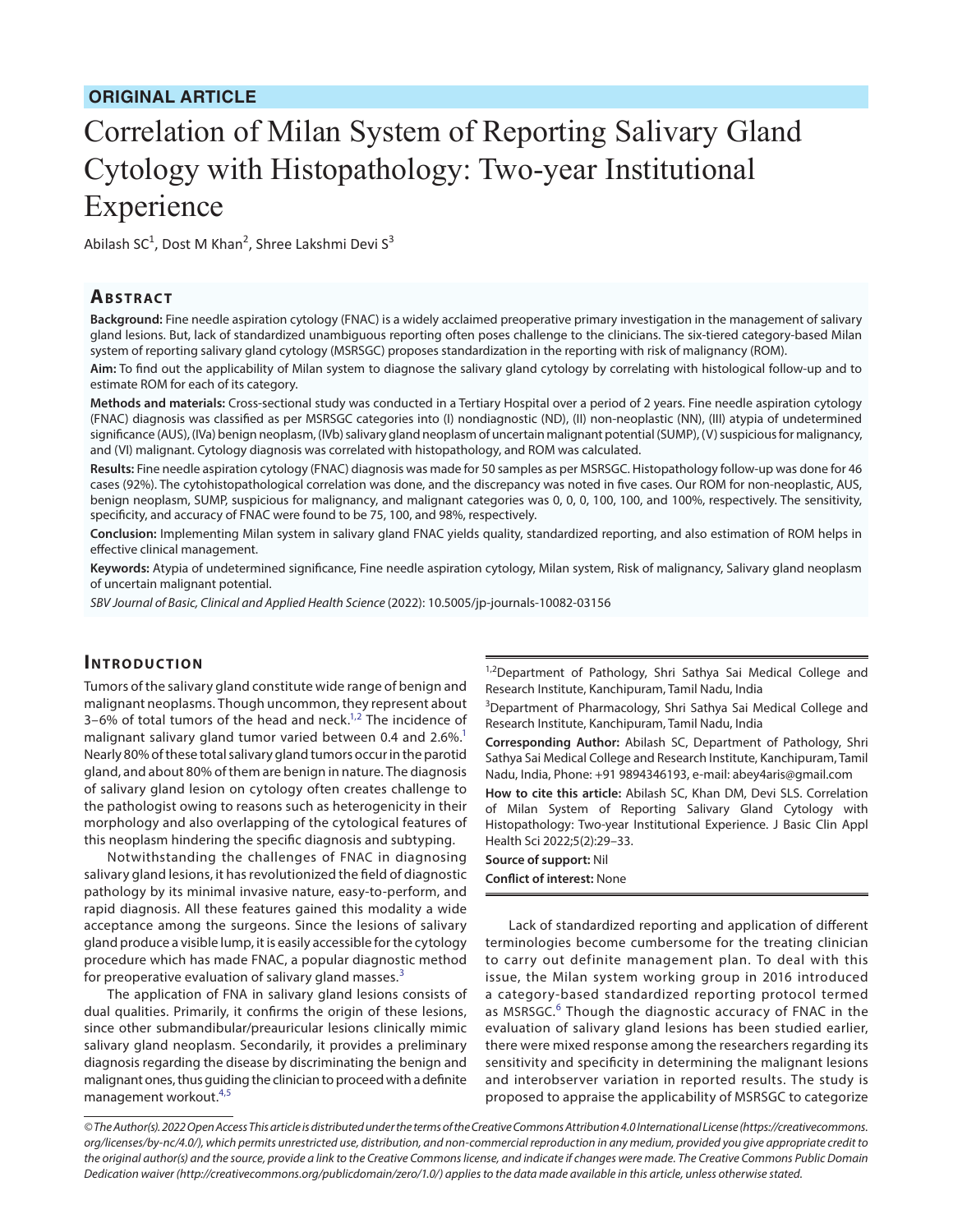the salivary gland lesions by correlating with histological follow-up and to estimate ROM for each of its category. Thus, the findings of the study would contribute to the existing literature.

# **SUBJECTS AND METHODS**

The study is a cross-sectional design conducted in the Department of Pathology of Tertiary Teaching Hospital, Chennai, for the duration of 2 years. The study involved 50 cases presented with salivary gland swellings. After obtaining approval from the institute ethics committee, the sample collection was performed.

Patients of both genders who had underwent FNAC during the study period were included in the study. Aspirates which were inadequate for cytology interpretation and patients who had contraindications for FNA were excluded from the study. After obtaining informed consent, FNAC was performed in all cases by using 22- to 23-gauge needle. Aspirates were smeared on 2–4 clean glass slides; the slides were then wet-fixed with 95% ethanol and air-dried. Fixed slides are then stained by Papanicolaou (PAP), May-Grunwald-Giemsa (MGG) stains, and Hematoxylin and Eosin (H&E) stains. The cytology findings were interpreted, and cases were categorized into following categories based on six-tired MSRSGC classification: Category I: nondiagnostic (ND), Category II: non-neoplastic (NN), Category III: atypia of undetermined significance (AUS), Category IV (A): benign neoplasm, Category IV (B): salivary gland neoplasm of uncertain malignant potential (SUMP), Category V: suspicious for malignancy, and Category VI: malignant.

Histopathological follow-up was done wherever possible. Excisional biopsy of the salivary gland lesions was performed for 46 (92%) cases. After fixation with 10% formalin, the excision biopsies were examined macroscopically, representative sections were processed under routine histotechniques, and the microscopic examinations were performed by using H&E methods. Special stains like PAS and mucicarmine were also done wherever necessary.

## **Statistical Analysis**

After cytohistopathological correlation, statistical analysis was made for determining the sensitivity, specificity, positive predictive value (PPV), negative predictive value (NPV), and diagnostic accuracy of FNA of salivary gland lesions by calculating true-positive, true-negative, false-positive, and false-negative cases. Risk of malignancy (ROM) for each category of MSRSGC was estimated by calculating the ratio of FNAC cases which turned malignancy on histology follow-up to the total number of FNAC cases with follow-up histology.

## **RESULTS**

In the study, 50 FNA samples were received from 24 males (48%) and 26 females (52%) with a male:female ration of 1:1.08. The age of the patients ranged from 15 to 72 years with a mean age of 46 years. The sampled sites were parotid gland (88%) and submandibular gland (12%). Fine needle aspiration cytology (FNAC) under radiological guidance was obtained for 30% cases. Left-sided lesions (52%) were slightly more when compared with right-sided (48%).

Category-wise distribution of cases according to MSRSGC is shown in [Table 1.](#page-1-0) Histopathological follow-up was available for 46 (92%) FNAC diagnoses. Cytological correlation with histopathology follow-up was demonstrated in [Table 2](#page-2-0). Majority of the cases (76%) belonged to Category IVa, followed by Category II,  $n = 7$  (14%). Categories III, IVb, and V constitute one case (2%) each, respectively, and Category VI contains two (4%) cases. In the study, not a single case was considered unsatisfactory for evaluation.

Cases with discrepancy between cytology and histopathological diagnosis are shown in [Table 3](#page-2-1). Out of total 46 cases, the discrepant cases were six. Category IV of MSRSGC showed four discordant cases, of which one case of pleomorphic turned out to be monomorphic adenoma, one case of monomorphic adenoma turned out to be pleomorphic adenoma, and two cases diagnosed as possible Warthin's tumors on cytology both turned out to be non-neoplastic entities on follow-up histopathology. A diagnosis of adenoid cystic carcinoma (ACC) was made on a case of SUMP.

*MSRSGC category Primary cytology diagnosis Number of cases*   $I(ND)^a$  0 (0%)  $II$  (NN) $<sup>b</sup>$ </sup> Chronic sialadenitis 7 (14%) 7 III (AUS)<sup>c</sup> 1 (2%) IVa (neoplastic-benign) Pleomorphic adenoma Warthin's tumor Basal cell adenoma 38 (76%) 31 05 02 IVb (SUMP)<sup>d</sup> ACC 1 (2%) 1  $V$  (SM) $^{\rm e}$ ACC 1 (2%) 1 VI (malignant) Mucoepidermoid carcinoma 2 (4%) 2 Total 50 (100%)

<span id="page-1-0"></span>**Table 1:** MSRSGC category-wise case distribution and primary cytological diagnosis made under each category

ND<sup>a</sup>, nondiagnostic; NN<sup>b</sup>, non-neoplastic; AUS<sup>c</sup>, atypia of undetermined significance; SUMP<sup>d</sup>, salivary gland neoplasm of uncertain malignant potential; SM<sup>e</sup>, suspicious for malignancy

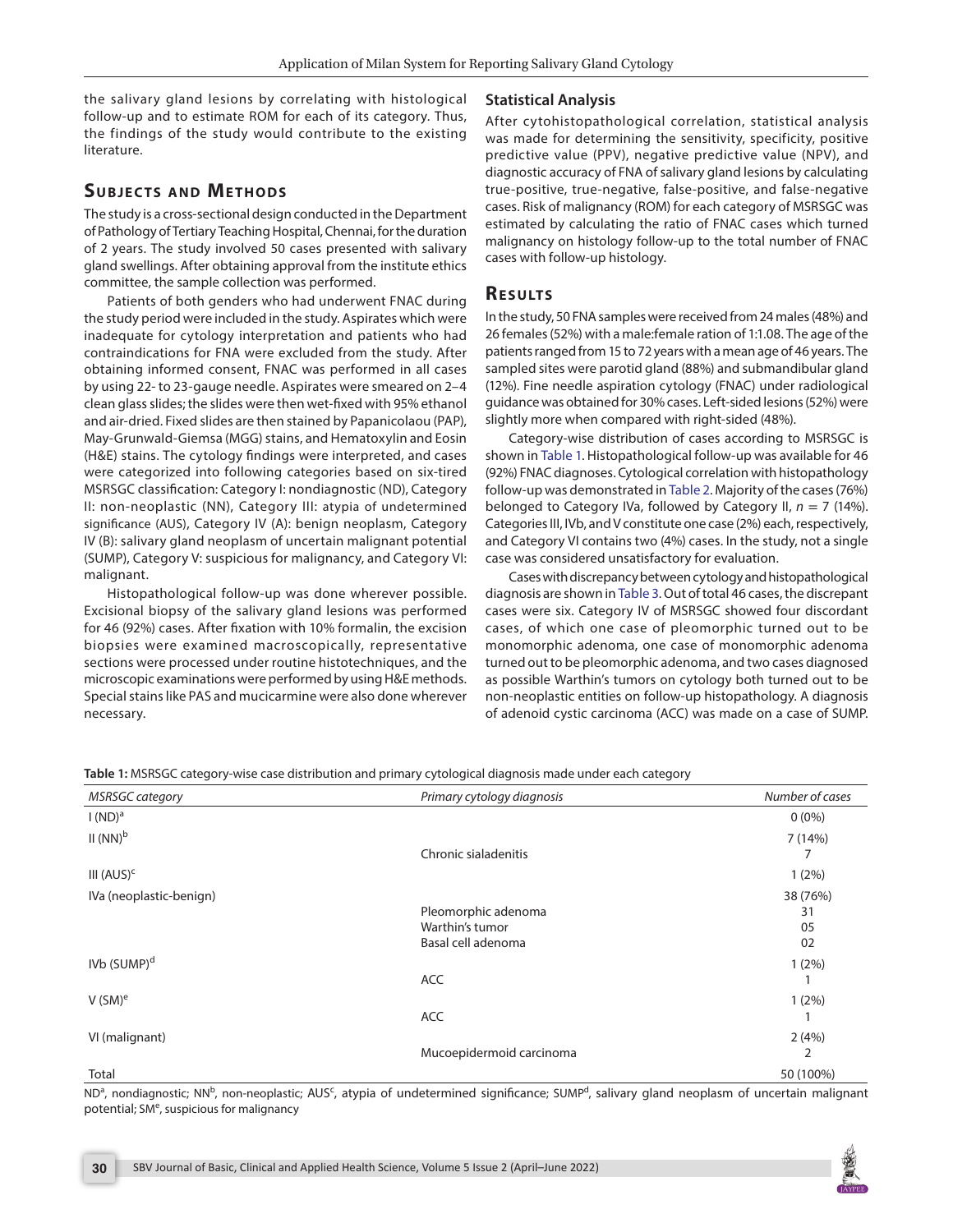| Cytology                                           |                  |                                                              |                | Histopathology follow-up            |                                                                                                                                     |                                              |
|----------------------------------------------------|------------------|--------------------------------------------------------------|----------------|-------------------------------------|-------------------------------------------------------------------------------------------------------------------------------------|----------------------------------------------|
| <b>MSRSGC category</b>                             | No. of cases     | Primary diagnosis                                            | No. of cases   | Available                           | Final diagnosis                                                                                                                     | No. of cases                                 |
| $II(NN)^a$                                         | 7 (14%)          | Chronic sialadenitis                                         | 07             | 03 (42.86%)                         | Chronic sialadenitis<br>Warthin's tumor                                                                                             |                                              |
| III $(AUS)^b$                                      | 01(2%)           |                                                              | 01             | 01 (100%)                           | Chronic sialadenitis                                                                                                                |                                              |
| IVa (benign)                                       | 38 (76%)         | Pleomorphic adenoma<br>Warthin's tumor<br>Basal cell adenoma | 31<br>05<br>02 | 31 (100%)<br>05 (100%)<br>02 (100%) | Pleomorphic adenoma<br>Basal cell adenoma<br>Warthin's tumor<br>Lymphoepithelial cyst<br>Chronic sialadenitis<br>Basal cell adenoma | 30<br>01<br>03<br>01<br>01<br>0 <sup>1</sup> |
| $IVB$ (SUMP) <sup>c</sup><br>$V$ (SM) <sup>d</sup> | 01(2%)<br>01(2%) | <b>ACC</b><br><b>ACC</b>                                     |                | 1 (100%)                            | Pleomorphic adenoma<br><b>ACC</b><br><b>ACC</b>                                                                                     | 01                                           |
| VI (malignant)                                     | 02 (4%)          | Mucoepidermoid<br>carcinoma                                  | 2              | $2(100\%)$                          | Mucoepidermoid carcinoma                                                                                                            | N <sub>2</sub>                               |
| Total                                              | 50 (100%)        |                                                              | 50             | 46                                  |                                                                                                                                     | 46                                           |

#### <span id="page-2-0"></span>**Table 2:** Correlation of FNAC findings with histology follow-up findings

NN<sup>a</sup>, non-neoplastic; AUS<sup>b</sup>, atypia of undetermined significance; SUMP<sup>C</sup>, salivary gland neoplasm of uncertain malignant potential; SM<sup>d</sup>, suspicious for malignancy

<span id="page-2-1"></span>

|  |  | Table 3: Comparison of estimated ROM for each category against proposed ROM as per MSRSGC ( $n = 46$ ) |
|--|--|--------------------------------------------------------------------------------------------------------|
|--|--|--------------------------------------------------------------------------------------------------------|

| Category as per MSRSGC <sup>a</sup> | No. of cases | Estimated ROM <sup>b</sup> in $(%)$ | ROM <sup>b</sup> as per MSRSGC <sup>a</sup> in (%) |
|-------------------------------------|--------------|-------------------------------------|----------------------------------------------------|
| $I (ND)^c$                          | $\Omega$     |                                     | 25                                                 |
| $II(NN)^d$                          | 03 (6.52%)   | 0                                   | 10                                                 |
| III $(AUS)^e$                       | 01(2.17%)    | 0                                   | 20                                                 |
| IVa (neoplastic-benign)             | 38 (78.26%)  | 0                                   | $<$ 5                                              |
| IVb (SUMP) <sup>f</sup>             | 01(2.17%)    | 100                                 | 35                                                 |
| $V(SM)^{g}$                         | 01(2.17%)    | 100                                 | 60                                                 |
| VI (malignant)                      | 02 (4.35%)   | 100                                 | 90                                                 |

MSRSGC<sup>a</sup>, Milan system of reporting salivary gland cytology; ROM<sup>b</sup>, risk of malignancy; ND<sup>c</sup>, nondiagnostic; NN<sup>d</sup>, non-neoplastic; AUS<sup>e</sup>, atypia of undetermined significance; SUMP<sup>f</sup>, salivary gland neoplasm of uncertain malignant potential; SM<sup>g</sup>, suspicious for malignancy

One case in the AUS Category III showed non-neoplastic (chronic sialadenitis) on histological follow-up. There was no false-positive or false-negative malignancy encountered.

The statistical analysis showed that the sensitivity, specificity, PPV, NPV, and accuracy of FNAC in diagnosing malignant salivary lesions were 75, 100, 100, 97, and 98%, respectively. The ROM was calculated for each of the categories and compared with the proposed ROM as per MSRSGC ([Table 3\)](#page-2-1).

# **Dis c u s sio n**

Swelling of the salivary gland lesions produces visible lump; consequently, it raises concern among patients. Diagnosis of salivary gland lesions is often challenging among clinicians and pathologists. Various diagnostic modalities are available for the screening and diagnosis of these lesions. Fine needle aspiration cytology (FNAC) is considered as safe, rapid, and cost-effective technique for the preoperative diagnosis of salivary gland lesions. Clinicians often refer the cytology interpretations as diffuse, ambiguous, and clinically not useful, due to lack of standard reporting format. This can be addressed by implanting MSRSGC, which focuses on standardized approach for reporting salivary gland lesions and also facilitates better interaction between clinicians and pathologists.

The study showed a small degree of female dominance, which is in concordance with other similar studies.<sup> $7-9$  $7-9$ </sup> The study done by various researchers demonstrated that the mean age-group is 6th decade, and this is not in accord with the current study finding which showed mean age-group is  $46.^{8-11}$  In this study, majority of the lesions were from parotid, and this finding was well supported by other studies.<sup>7-[11](#page-4-0)</sup>

Milan system of reporting salivary gland cytology (MSRSGC) proposes that the rate of nondiagnostic (ND/UNS) aspirate should be kept less than 10%.<sup>[6](#page-3-5)</sup> Previous studies had shown that the rate of ND/UNS ranged from 1.1 to 8%.<sup>7[,12](#page-4-1)-16</sup> In the current study, no case has been recorded in Category I, and this might be because of the application of rapid onsite evaluation technique, which produced the improved results by reducing the chances of sampling errors. In Category II, a case of reported as chronic sialadenitis on cytology turned out to be Warthin's tumor on histology follow-up. The cytology picture in this case showed clusters of acinar cells along with collections of lymphocytes which mislead to the diagnosis of non-neoplastic entity. Koybaşioglu et al. also showed similar findings in his study.<sup>17</sup> Our ROM in the Category II was 0%, which is in agreement with the proposed ROM by MSRSGC. Studies done by Karuna et al. and Gaikwad et al. also showed ROM of 0%.<sup>13,[18](#page-4-5)</sup> But, the study done by Viswanathan et al. and Kala et al. showed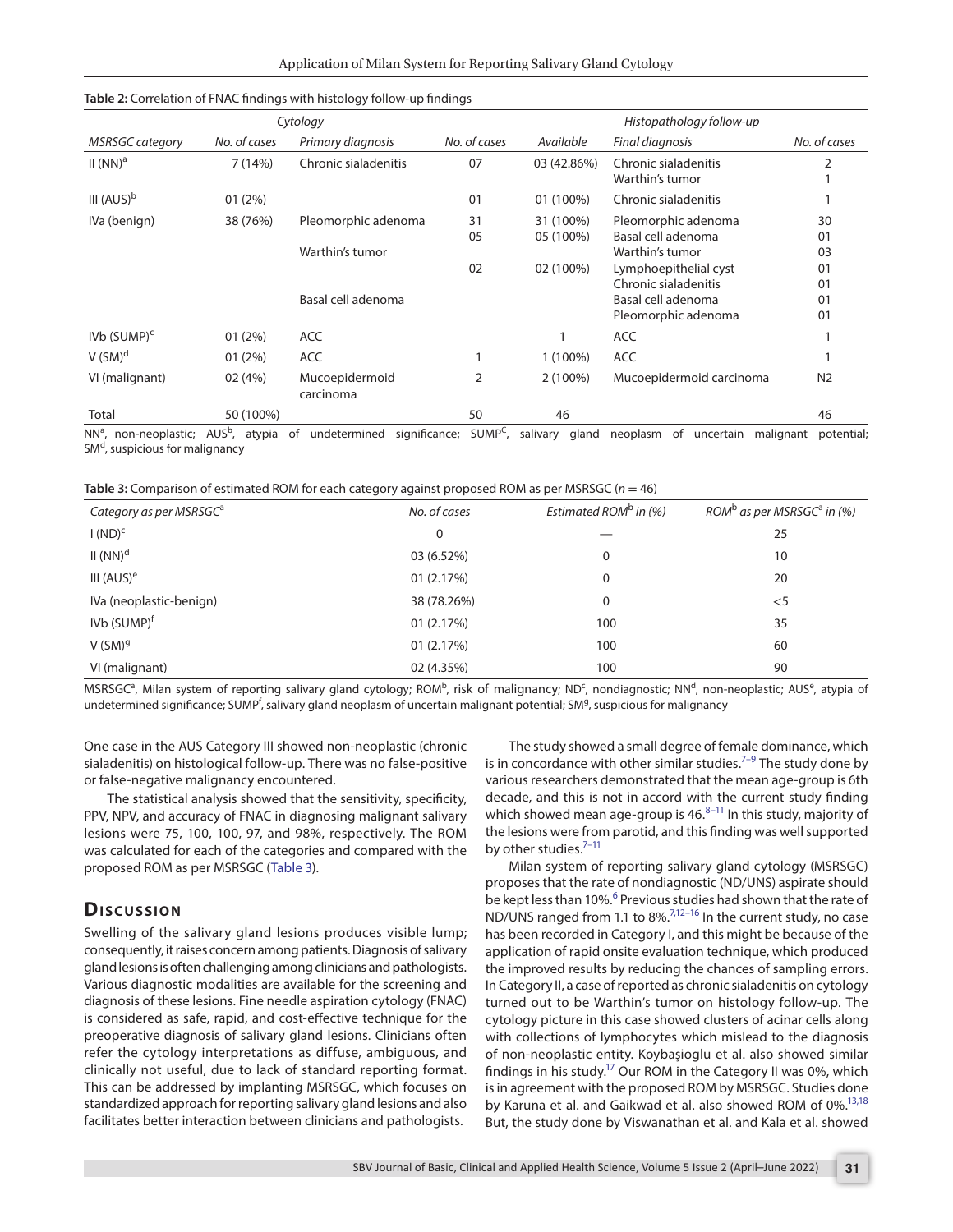ROM of 7.1 and 5%, respectively, which is higher than those of the present study[.9](#page-3-7)[,14](#page-4-6)

Atypia of undetermined significance (AUS) rate in the study was 2% ( $n = 1$ ), which is well within the accepted rate (<10%) recommended by MSRSGC. This case on follow-up histopathology turned out to be non-neoplastic lesion (chronic sialadenitis). The discrepancy in cytology might be due to the low cellularity, artifactual changes, and reactive atypia. Gaikwad et al. also demonstrated in his study that a case of AUS was diagnosed as sialadenitis on histology follow-up.<sup>18</sup> Viswanathan et al. in his study showed two cases (11.1%) of AUS on histology follow-up and chronic sialadenitis, and the most common benign condition under AUS category was chronic sialadenitis.<sup>[9](#page-3-7)</sup> ROM for the Category III (AUS) in the current study was 0%, and this finding was well supported by a similar study done by Gaikwad et al., Vallonthaiel et al., and Park et al., which also showed 0% ROM in the AUS category.<sup>18-20</sup> The finding was contradictory to the study done by Katta et al., Karuna et al., and Layfield et al. which demonstrated ROM of 100, 50, and 19%, respectively.<sup>13,[15](#page-4-8)[,21](#page-4-9)</sup>

Benign category (IVa) contributed for majority of the cases, 76% (38 cases) of which pleomorphic adenoma (31 cases) being the commonest type of neoplasm accounting to 81.58% of Category IVa and 62% of overall cases. Studies done by Park et al. and Mullen et al. also demonstrated that more than half of the number of cases belonged to Category IVa, and this finding is in consensus with our study, but contrary to the study done by Maleki et al. which showed only 18.7% of cases in benign neoplastic category.<sup>[20](#page-4-7),[22,](#page-4-10)[23](#page-4-11)</sup> The calculated ROM in this category was 0%, and it was in consensus with the proposed ROM (<5%) as per MSRSGC. Mullen et al. and Gaikwad et al. also showed in their study that the estimated ROM in the benign neoplastic category (IVa) was 0%, and this finding is in agreement with our study. But, the study done by Pujani et al. and Viswanathan et al. demonstrated that the calculated ROM in Category IVa was 2.5 and 5%, respectively.<sup>9,[16](#page-4-2)</sup>

The sensitivity, specificity, and accuracy of the FNAC in differentiating the benign and malignant lesions ranged 70.4–96.84%, 80.95–100%, and 80.8–96.9%, respectively. The current study demonstrated slightly higher accuracy rate than that of these studies.<sup>11,[13](#page-4-4)[,14,](#page-4-6)[16](#page-4-2)[,18](#page-4-5)</sup>

Fine needle aspiration (FNA) findings in the single case of SUMP showed cellular aspirate with cohesive sheets of basaloid cells against a scant nonfibrillary matrix. These cells were uniformed with high N:C ratio noticed in few clusters. There were no cytological evidence of necrosis and mitosis. Hence, a diagnosis of SUMP with a subcategorization of cellular basaloid neoplasm was made on cytology. The histological follow-up of this study showed features of malignant neoplasm diagnosed as ACC with the ROM of 100%. Though recommended ROM as per MSRSGC for SUMP category is 35%, various studies had demonstrated a wide range of ROM from 26 to 100%.<sup>[3](#page-3-2),[9](#page-3-7)</sup> The high ROM in the present study is due to the limited number of cases in that category. Study done by Gaikwad et al. also showed 100% ROM under IVb category, and this finding is in accord with the present study.<sup>18</sup>

Histological follow-up on all two cases of Category VI confirmed the cytological diagnosis of MEC. The estimated ROM in this category is also 100%, which is not in consensus with the recommended ROM of 90% as per MSRSGC. However, majority of studies demonstrated 100% ROM in consensus with our study.[8](#page-3-8)[,16](#page-4-2)[,18–](#page-4-5)[20](#page-4-7)

Category V of MSRSGC is suspicious of malignancy; in the study, a single case was placed under this category. On cytology, the smear was cellular and showed abundant matrix; hence, a differential diagnosis of ACC was made. This case on histopathological follow-up also confirmed the diagnosis of ACC with a calculated ROM of 100% which is higher than the proposed ROM of 60% as per MSRSGC. Karuna et al., Pujani et al., and Gaikwad et al. had demonstrated 100% ROM in Category V in their studies, which is similar to our findings.<sup>16,[18](#page-4-5),[21,](#page-4-9)[22](#page-4-10)</sup>

## **Limitation of the Study**

The analysis in the current study was based on the limited number of samples. There was only single case each under the indeterminate category (Categories III, IVa, and V), which led to the high ROM in these categories. Taking this study as a reference point, further studies with larger sample size can be planned, so that the comparison can be made with confidence.

# **CONCLUSION**

The present study provides additional supportive evidence that FNAC is a cost-effective efficient preoperative diagnostic tool for the evaluation of salivary gland lesions. The six-tired categorybased Milan system emerges to be a valuable tool in the reporting of salivary gland cytology. Application of MSRSGC improves the quality of the cytology reporting by providing a comprehensive, unambiguous, and accurate classification of lesions. It also strengthens interactions between pathologists and clinicians, which in turn foster better patient care.

## **REFERENCES**

- <span id="page-3-0"></span>1. Barnes L, Eveson JW, Reichert P, Sidransky D, editors. World Health Organization classification of tumours: pathology and genetics of head and neck tumours. Lyon, France: IARC Press; 2005. p. 212–215.
- <span id="page-3-1"></span>2. Trandafir V, Trandafir D, Popescu E. Tumorile maligne ale glandelor salivare, Jurnalul de Chirurgie, Iaşi 2010;6(2):112–131.
- <span id="page-3-2"></span>3. Thiryayi SA, Low YX, Shelton D, Narine N, Slater D, Rana DN. A retrospective 3‐year study of salivary gland FNAC with categorisation using the Milan reporting system. Cytopathology 2018;29(4):343–348. DOI: 10.1111/cyt.12557.
- <span id="page-3-3"></span>4. Naz S, Hashmi AA, Faridi N, Edhi MM, Kamal A, Khan M. Diagnostic role of fine needle aspiration cytology (FNAC) in the evaluation of salivary gland swelling: an institutional experience. BMC Res Notes 2015;8(1):1–5. DOI: 10.1186/s13104-015-1048-5.
- <span id="page-3-4"></span>5. Zapanta PE, Meyers AD. Fine-needle aspiration of the salivary glands. 2013.
- <span id="page-3-5"></span>6. Baloch Z, Field AS, Katabi N, Wenig BM. The Milan system for reporting salivary gland cytopathology. 2018. pp. 1–9.
- <span id="page-3-6"></span>7. Mishra S, Ray S, Sengupta M, Sengupta A. A cytohistological correlation in salivary gland swelling with special reference to the proposed Milan system. Indian J Pathol Microbiol 2019;62(3):379. DOI: 10.4103/IJPM.IJPM\_662\_17.
- <span id="page-3-8"></span>8. Savant D, Jin C, Chau K, Hagan T, Chowdhury M, Koppenhafer J, et al. Risk stratification of salivary gland cytology utilizing the Milan system of classification. Diagn Cytopathol 2019;47(3):172–180. DOI: 10.1002/ dc.24063.
- <span id="page-3-7"></span>9. Viswanathan K, Sung S, Scognamiglio T, Yang GC, Siddiqui MT, Rao RA. The role of the Milan system for reporting salivary gland cytopathology: a 5‐year institutional experience. Cancer Cytopathol 2018;126(8):541–551. DOI: 10.1002/cncy.22016.
- 10. Hollyfield JM, O'Connor SM, Maygarden SJ, Greene KG, Scanga LR, Tang S, et al. Northern Italy in the American south: assessing interobserver reliability within the Milan system for reporting salivary gland cytopathology. Cancer Cytopathol 2018;126(6):390–396. DOI: 10.1002/cncy.21989.